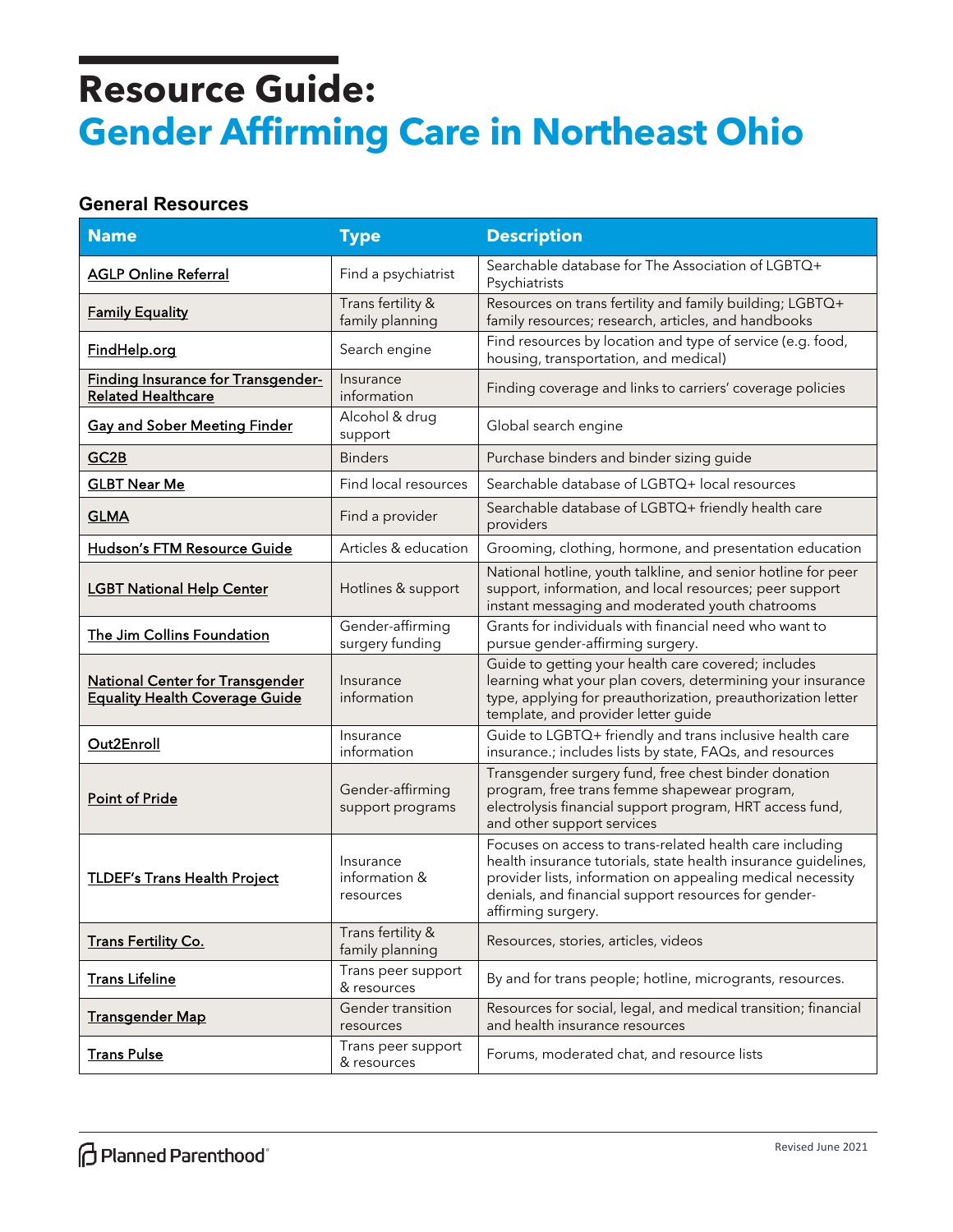| The Voice Labi<br>training | Vocal teminization | Online resources and classes for vocal training |
|----------------------------|--------------------|-------------------------------------------------|
|----------------------------|--------------------|-------------------------------------------------|

#### **Ohio Resources**

| <b>Name</b>          | Type                    | <b>Description</b>                                                                                                                                                          |
|----------------------|-------------------------|-----------------------------------------------------------------------------------------------------------------------------------------------------------------------------|
| <b>Equality Ohio</b> | Legal support           | Free legal clinic (income dependent); LGBTQ+ Family Law<br>Guide; legislative updates.                                                                                      |
| <b>PFLAG</b>         | Chapter locations       | Peer support, education, and advocacy; chapters in<br>Cleveland, Columbus, Youngstown, Akron, Lima, and Kent;<br>peer support for LGBTQ+ people and families                |
| TransOhio            | Resources &<br>programs | Ohio medical providers and services by location;<br>community, state, and national resource lists; Ohio<br>transgender legal FAQ; support group lists; annual<br>symposium. |

### **Northeast Ohio Resources**

| <b>Name</b>                                                     | <b>Type</b>                                                | <b>Description</b>                                                                                                                                                                                                                                            |
|-----------------------------------------------------------------|------------------------------------------------------------|---------------------------------------------------------------------------------------------------------------------------------------------------------------------------------------------------------------------------------------------------------------|
| Akron Children's Center for<br><b>Gender Affirming Medicine</b> | Pediatric health care                                      | Pubertal suppression, gender- affirming hormones, mental<br>health, well checks, education, support for LGBTQ+ youth and<br>families.                                                                                                                         |
| Antone F. Feo, Ph.D. &<br>Associates, Inc.                      | Counseling                                                 | Westlake area practice that specializes in transgender therapy                                                                                                                                                                                                |
| <b>Authentic Pride Therapy</b>                                  | Counseling                                                 | Cleveland area Emerson Douglas, MSSA, LISW, is a queer trans<br>man who specializes in queer- and trans-affirming, kink friendly,<br>consensual non-monogamy; friendly, sex positive counseling;<br>provides gender-affirming assessment and referral letters |
| The Azalea Institute                                            | Counseling                                                 | Akron area counseling with multiple therapists and Ph.D. who<br>specialize in LGBTQ+ patients; trans-affirmative                                                                                                                                              |
| <b>Baldwin Wallace University</b><br>Speech Clinic              | Voice therapy                                              | Free speech clinic that includes gender-affirming voice therapy                                                                                                                                                                                               |
| <b>B. Riley Sober House</b>                                     | Behavioral health                                          | LGBTQ+ outpatient and inpatient addiction treatment, mental<br>health assessment and treatment                                                                                                                                                                |
| Camp Lilac                                                      | Youth camp                                                 | Trans summer youth camp                                                                                                                                                                                                                                       |
| <b>Canapi</b>                                                   | <b>Community AIDS</b><br>Network/Akron Pride<br>Initiative | Support group resources, housing support programs for people<br>living with HIV and LGBTQ+ youth, teen pride network, food<br>pantry, free HIV and hepatitis C testing, skills building                                                                       |
| <b>Cleveland Clinic Center for</b><br>LGBTQ+ Care               | Health care                                                | Primary care, behavioral health, gender-affirming surgery,<br>pediatric providers for LGBTQ youth (GUIDE program)                                                                                                                                             |
| <b>Cleveland Plastic Surgery</b>                                | Gender-affirming<br>surgery                                | Plastic surgeon for gender affirming surgery. Includes<br>information on procedures, costs, photos, and videos.                                                                                                                                               |
| <b>Cleveland Therapy Group</b>                                  | Counseling                                                 | David Steinberger, M.Ed., LPC, specializes in LGBTQ+<br>informed/affirming techniques; non-monogamy friendly                                                                                                                                                  |
| <b>Cleveland Voice &amp; Sleep</b>                              | Gender-affirming<br>surgery                                | Laryngeal transgender surgery.                                                                                                                                                                                                                                |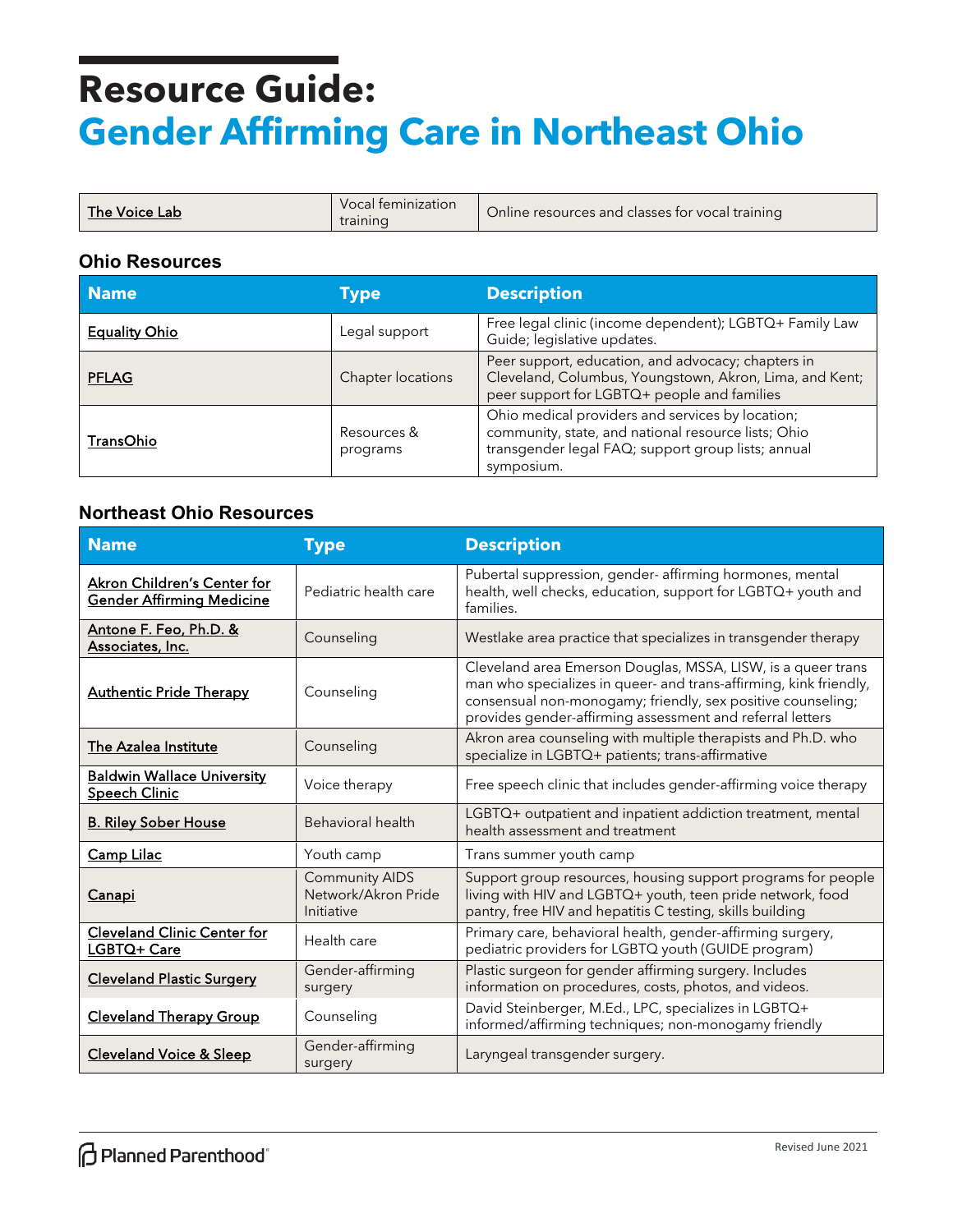| Colors+                                                                                                        | Youth center                         | Fairview Park area individual, couples, and family counseling,<br>LGBTQ+ youth programs, youth space                                                                                                                                                                                                                                                               |
|----------------------------------------------------------------------------------------------------------------|--------------------------------------|--------------------------------------------------------------------------------------------------------------------------------------------------------------------------------------------------------------------------------------------------------------------------------------------------------------------------------------------------------------------|
| <b>Full Spectrum Community</b><br>Outreach                                                                     | Community center                     | Mahoning Valley support groups, clothing and makeup for<br>gender exploration, list of medical providers, food pantry, case<br>management, LGBTQ+ inclusion trainings.                                                                                                                                                                                             |
| <b>Grow Well Cleveland</b>                                                                                     | Counseling                           | Pete Finnerty, Ph.D., LPCC-S, specializes in LGBTQ+ wellness                                                                                                                                                                                                                                                                                                       |
| <b>LGBT Community Center of</b><br><b>Greater Cleveland</b>                                                    | Community center                     | Community groups and events, School of One public school<br>site, International Institute of Humor and Healing Arts office and<br>classes, queer youth initiative drop-in, trans wellness program,<br>LGBTQ+ senior program, primary care health care services,<br>Pride AA, the rainbow closet (for transgender, non-binary, and<br>gender non-conforming people) |
| LGBTQ+ Lake County                                                                                             | Community center                     | Social events and networking, resource guide, Safe Space<br>Training, Recovery LGBTQ+ Allies addiction support group,<br>Pride Youth safe space.                                                                                                                                                                                                                   |
| <b>Margie's Closet</b><br>Margie's Hope                                                                        | Community<br>organization            | Akron area support groups for transgender individuals,<br>parents/guardians of trans kids, and spouses of trans people;<br>transgender kids' safe space; Margie's Closet is for transgender,<br>non-binary, and gender non-conforming people to try out<br>gender-affirming clothing and accessories                                                               |
| MetroHealth LGBTQI+ Pride<br><b>Network</b>                                                                    | Health care                          | Primary care, KIDz Pride clinic                                                                                                                                                                                                                                                                                                                                    |
| <b>Middle Path Counseling</b><br><b>Services</b>                                                               | Counseling                           | Akron area location. Shane Bakovich, LPPC, specializes in the<br>LGBTQ+ population including gender dysphoria, gender<br>identity, and transgender-related topics                                                                                                                                                                                                  |
| Ohio Center for Relationship<br>& Sexual Health                                                                | Counseling                           | Cleveland area practice that specializes in the LGBTQ+<br>community including gender transition/questioning                                                                                                                                                                                                                                                        |
| <b>Prism of Wayne County</b>                                                                                   | Community support &<br>networking    | Wayne County LGBTQ+ support, social, and networking group                                                                                                                                                                                                                                                                                                          |
| <b>Sky Witness Healing Arts</b>                                                                                | Counseling                           | Canton area inclusive practice                                                                                                                                                                                                                                                                                                                                     |
| Summa Health Pride Clinic                                                                                      | Health care                          | Primary care                                                                                                                                                                                                                                                                                                                                                       |
| <b>TransAlive</b>                                                                                              | Akron support group                  | Monthly support group meeting                                                                                                                                                                                                                                                                                                                                      |
| <b>TransCEND Canton</b>                                                                                        | Community group                      | Canton area organization with local resources, support group,<br>community events                                                                                                                                                                                                                                                                                  |
| <b>TransFamily Hair Removal List</b>                                                                           | Electrolysis & laser<br>hair removal | List of LGBTQ+ friendly laser technicians and electrologists                                                                                                                                                                                                                                                                                                       |
| <b>UH LGBTQ &amp; Gender Care</b><br><b>Services</b><br><b>UH Genital Gender</b><br><b>Affirmation Surgery</b> | Health care                          | Comprehensive program for gender-affirming surgery including<br>vaginoplasty, phalloplasty and metoidioplasty, physical and<br>psychological assessments, primary care services, behavioral<br>health, endocrinology, and pediatric gender-affirming care.                                                                                                         |